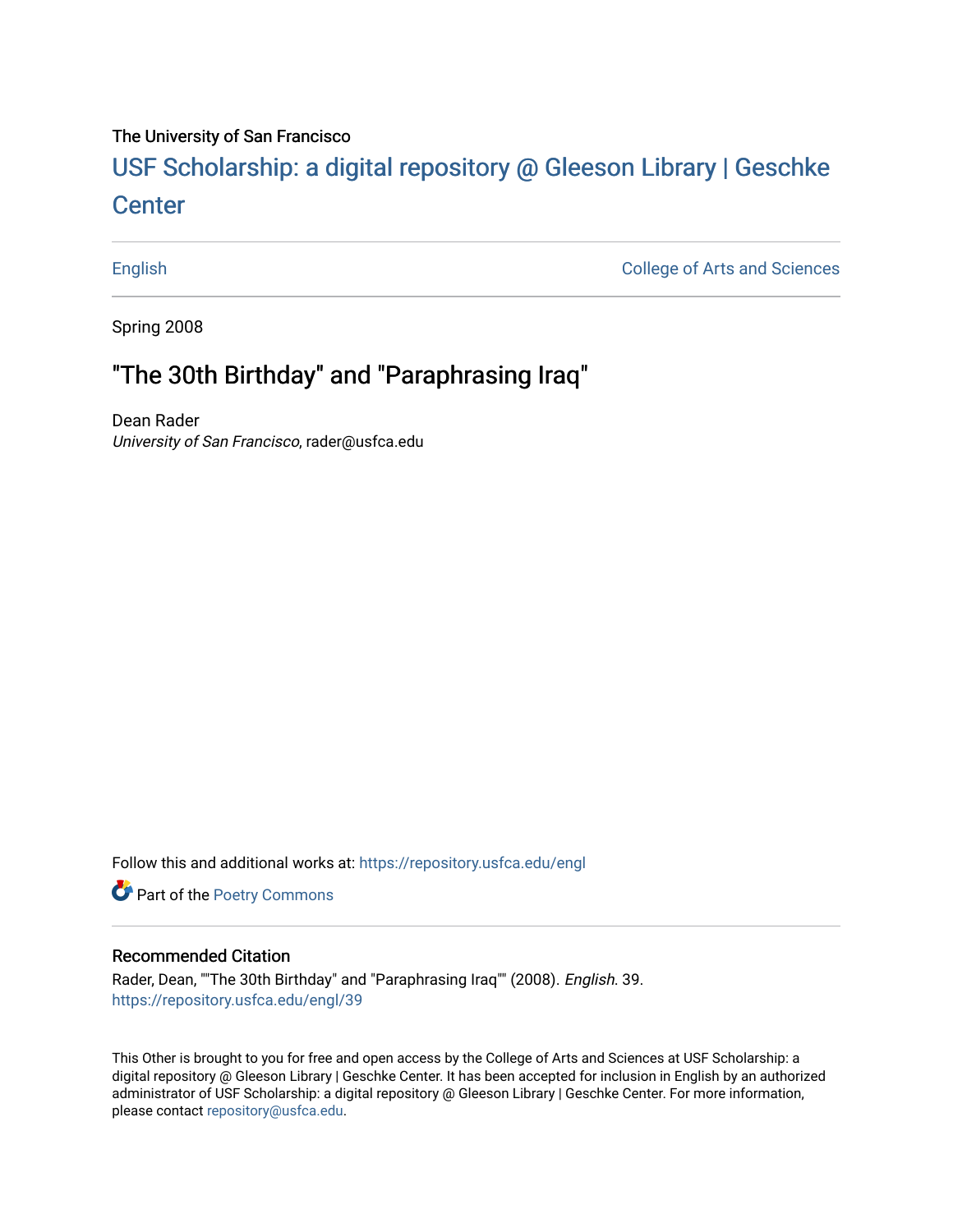

Costel Iarca © 2008 All Rights Reserved

The 30th Birthday

Death flicks my ear with his stubby finger

as he moseys out the door

and into the garden. Fatty clouds, sticky

and white, roll along

like cakes on God's blue conveyor belt.

Death picks his teeth,

and takes a pee behind the bushes, winks at you.

The relic buried beneath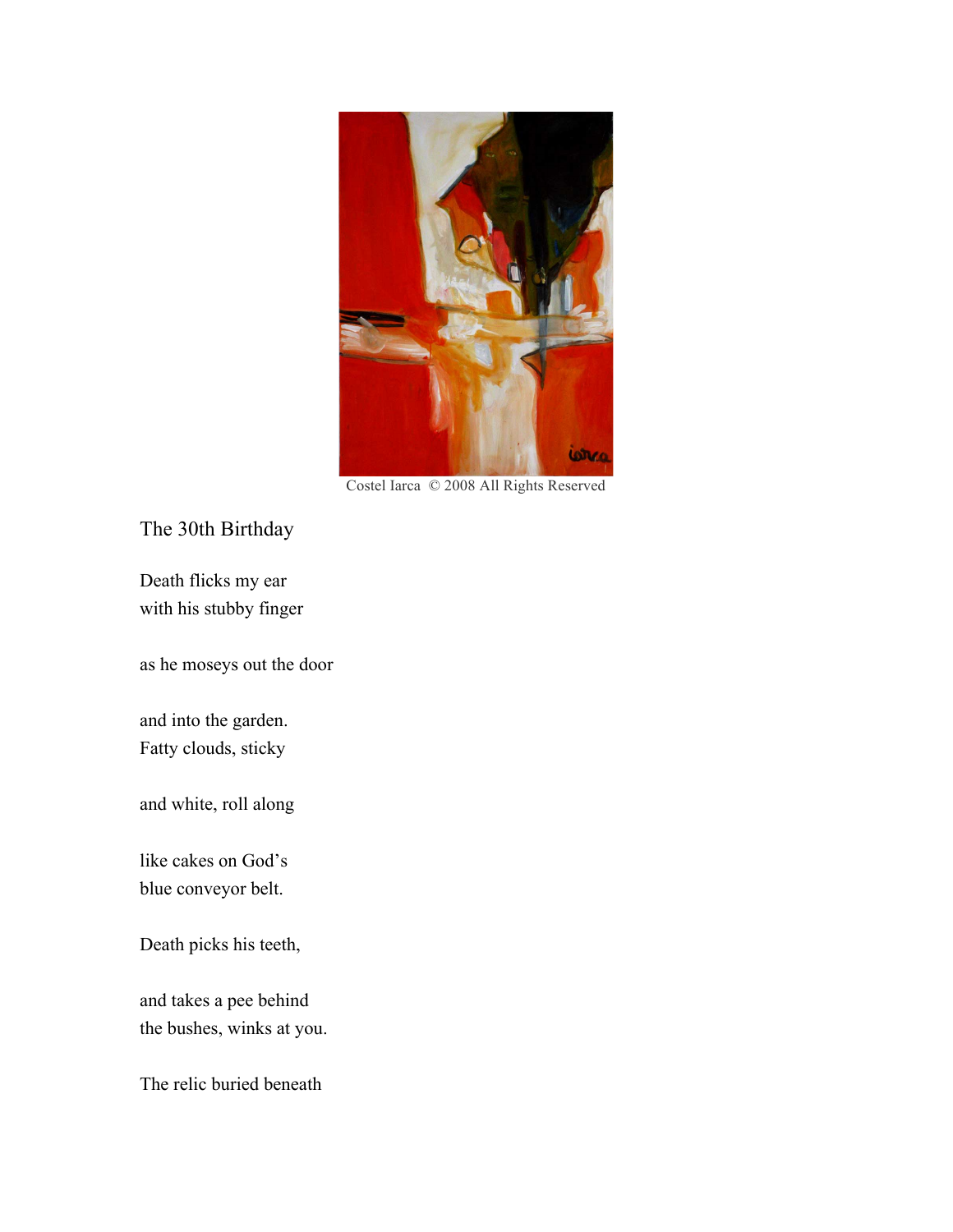the elm is your shinbone. Or maybe it's mine.

### *Caret initio et fine.*

I'm wearing a hat with a little propeller on top.

You are on your knees

near the back porch: a spade in one hand,

a Twinkie in the other.

Even The End has to end sometime,

says the Buddha.

Or was that the neighbor lady peeking

over the fence?

No matter: I've only got one candle,

and the wind is ready to rise.

\*\*\*

Paraphrasing Iraq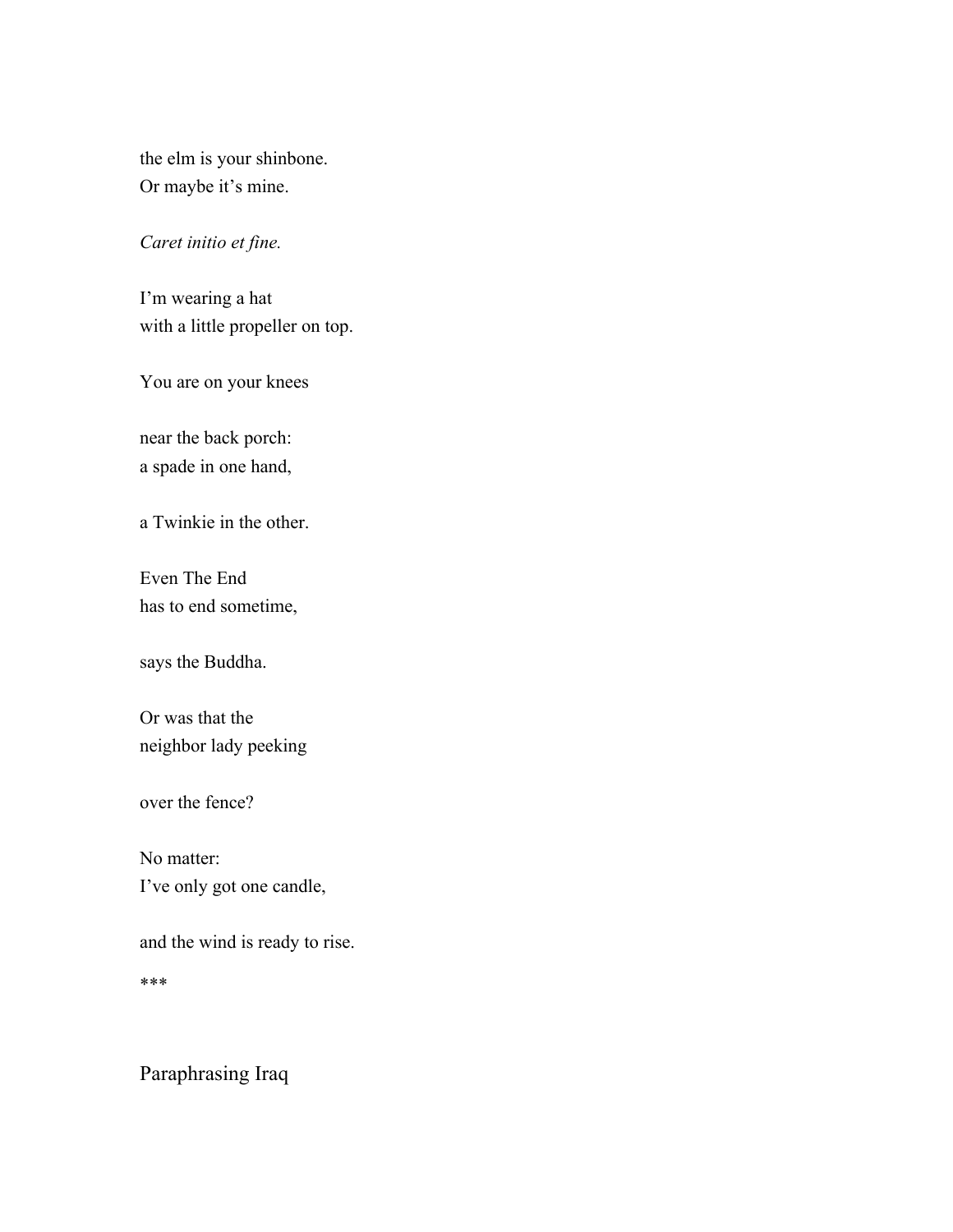Take, for instance, this secret windbanked and woundwashed:

Take this promise, (for example) a cartridge of words the dead load and lock and load again:

And take this province of accretion: skin mapped, flagged, wired for hum and hush—

these phrases:

unbuckled and broken, spread out here among our rewards.

Everything ordnanced—

Morning's drab holster

empty and empty and empty again:

There are nouns for this:

ways to say it,

Sounds the body makes,

Shapes that vowels twist the body into.

Where the word ends

avulsion begins.